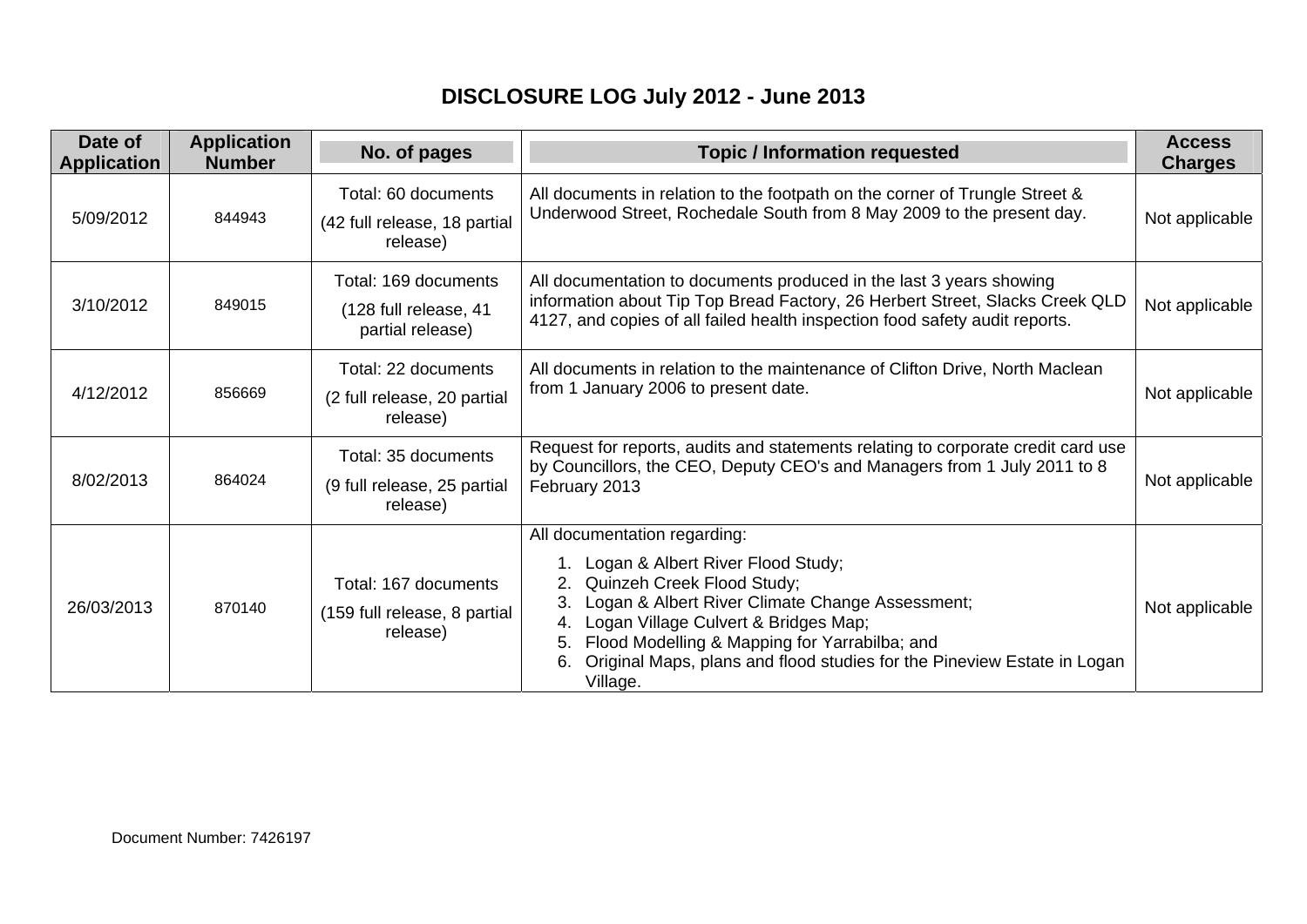| Date of<br><b>Application</b> | <b>Application</b><br><b>Number</b> | No. of pages                                                                      | <b>Topic / Information requested</b>                                                                                                                                                                                                                                                                                                                                                                                                                                                                                                | <b>Access</b><br><b>Charges</b> |
|-------------------------------|-------------------------------------|-----------------------------------------------------------------------------------|-------------------------------------------------------------------------------------------------------------------------------------------------------------------------------------------------------------------------------------------------------------------------------------------------------------------------------------------------------------------------------------------------------------------------------------------------------------------------------------------------------------------------------------|---------------------------------|
|                               |                                     |                                                                                   | All documentation for the following:                                                                                                                                                                                                                                                                                                                                                                                                                                                                                                |                                 |
|                               |                                     |                                                                                   | 1. The total number of parking infringements issued by Logan City Council<br>in the 2012 calendar year period, and the total face value of those<br>parking infringements.                                                                                                                                                                                                                                                                                                                                                          |                                 |
| 11/02/2013                    | 865203                              | Total: 1 document<br>(1 full release)                                             | 2. The total number of formal appeals received by the Council in response<br>to parking infringements issued in 2012.                                                                                                                                                                                                                                                                                                                                                                                                               | Not applicable                  |
|                               |                                     |                                                                                   | 3. The total number of fines withdrawn following formal appeals which<br>were upheld in 2012, and the total number of those fines.                                                                                                                                                                                                                                                                                                                                                                                                  |                                 |
|                               |                                     |                                                                                   | 4. If known, breakdowns of the reasons that were the grounds or reasons<br>that were the grounds or reasons for successful appeal in 2012.                                                                                                                                                                                                                                                                                                                                                                                          |                                 |
|                               |                                     |                                                                                   | 5. The same as above for the 2011 calendar year.                                                                                                                                                                                                                                                                                                                                                                                                                                                                                    |                                 |
| 8/02/2013                     | 864004                              | Total: 507 documents<br>(58 full release, 101<br>partial release, 348<br>refused) | Reports, reviews or audits to fraud and misconduct involving councillors and<br>staff. Including executive summaries, or the equivalent of, relating to individual<br>investigations into bad behaviour, which were substantiated, or not<br>substantiated. Excluding names of staff (but not Councillors) and private<br>information such as contact details, unsubstantiated cases, as well as<br>duplicates, press releases, and any information that has already been publicly<br>released from July 1 2011 to 8 February 2013. | Not applicable                  |
| 20/02/2013                    | 865878                              | Total: 1 document<br>(1 full release)                                             | All documents showing the number of kilometres driven in Council owned or<br>leased vehicles by Logan City Council Councillors and Mayor for the<br>2011/2012 financial years and the 2012-2013 financial year.                                                                                                                                                                                                                                                                                                                     | Not applicable                  |
| 3/06/2013                     | 875298                              | Total: 3 documents                                                                | All documentation from 1 May 2012 to 30 April 2013 regarding:                                                                                                                                                                                                                                                                                                                                                                                                                                                                       |                                 |
|                               |                                     |                                                                                   | 1. The total cost of claims and the number of individual journeys for use of<br>taxi services either through Cabcharge or other claim by the Mayor,<br>Deputy Mayor and Councillors.                                                                                                                                                                                                                                                                                                                                                | Not applicable                  |
|                               |                                     |                                                                                   | 2. The cost of claims and the number of individual journeys for use of taxi<br>services separately either through Cabcharge or other claim for the<br>Mayor, Deputy Mayor and Councillors. Please list each elected<br>representative and their claims and journeys.                                                                                                                                                                                                                                                                |                                 |